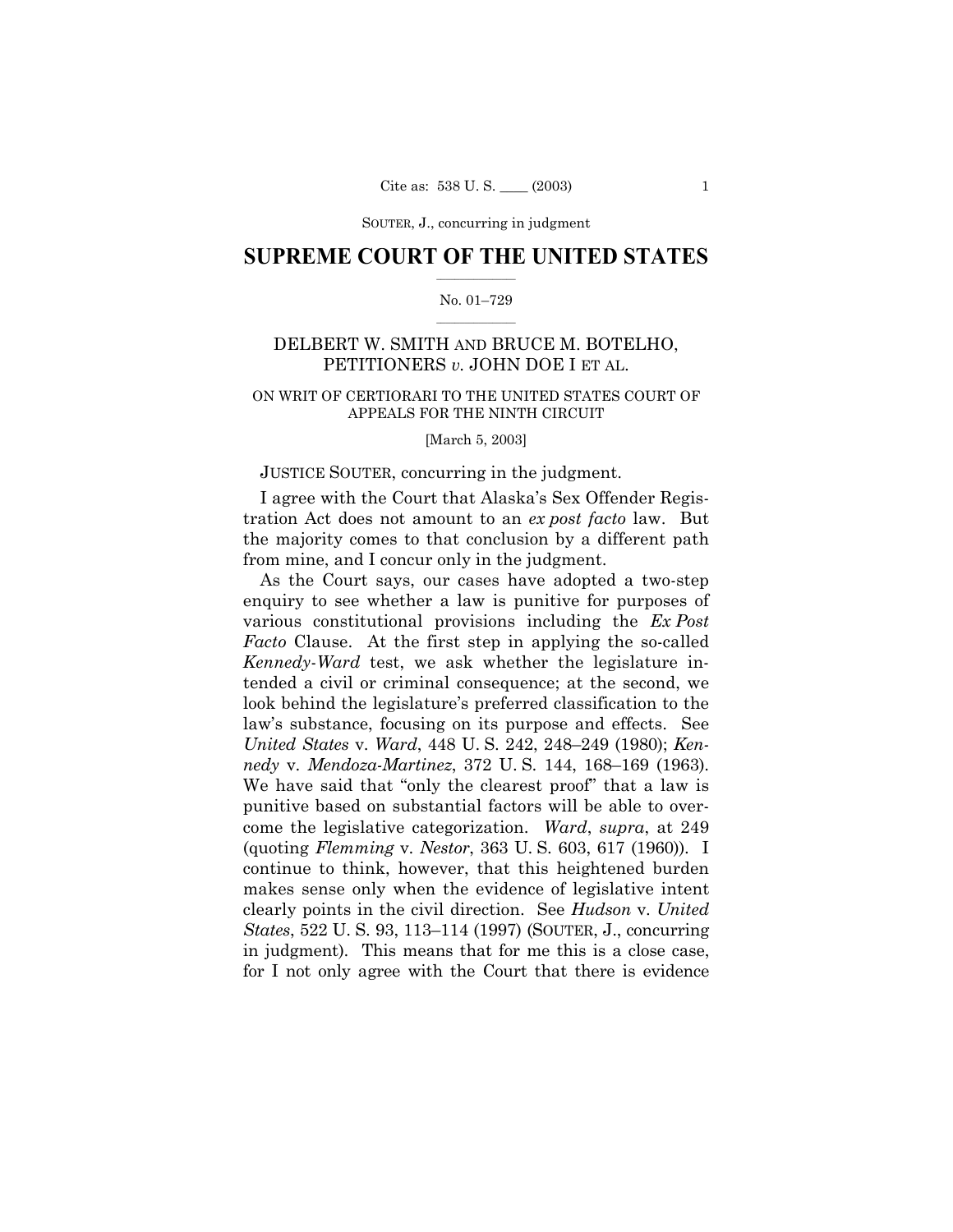pointing to an intended civil characterization of the Act, but also see considerable evidence pointing the other way.

The Act does not expressly designate the requirements imposed as "civil," a fact that itself makes this different from our past cases, which have relied heavily on the legislatureís stated label in finding a civil intent. See *Hudson*, *supra*, at 103; *Kansas* v. *Hendricks*, 521 U. S. 346, 361 (1997); *Allen* v. *Illinois*, 478 U. S. 364, 368 (1986). The placement of the Act in the State's code, another important indicator, see *Hendricks*, *supra*, at 361, also leaves matters in the air, for although the section establishing the registry is among the code's health and safety provisions, which are civil, see Alaska Stat. ß18.65.087 (2000), the section requiring registration occurs in the title governing criminal procedure, see ß12.63.010. What is more, the legislature made written notification of the requirement a necessary condition of any guilty plea, see Alaska Rule Crim. Proc.  $11(c)(4)$  (2002), and, perhaps most significant, it mandated a statement of the requirement as an element of the actual judgment of conviction for covered sex offenses, see Alaska Stat. ß12.55.148; Alaska Rule Crim. Proc. 32(c) (2002). Finally, looking to enforcement, see *Hudson*, *supra*, at 103, offenders are obliged, at least initially, to register with state and local police, see  $\S$ \$12.63.010(b), (c), although the actual information so obtained is kept by the Stateís Department of Public Safety, a regulatory agency, see  $$18.65.087(a)$ . These formal facts do not force a criminal characterization, but they stand in the way of asserting that the statute's intended character is clearly civil.

The substantial indicators relevant at step two of the *Kennedy*-*Ward* analysis likewise point in different directions. To start with purpose, the Act's legislative history shows it was designed to prevent repeat sex offenses and to aid the investigation of reported offenses. See 1994 Alaska Sess. Laws ch. 41, ß1; Brief for Petitioners 26,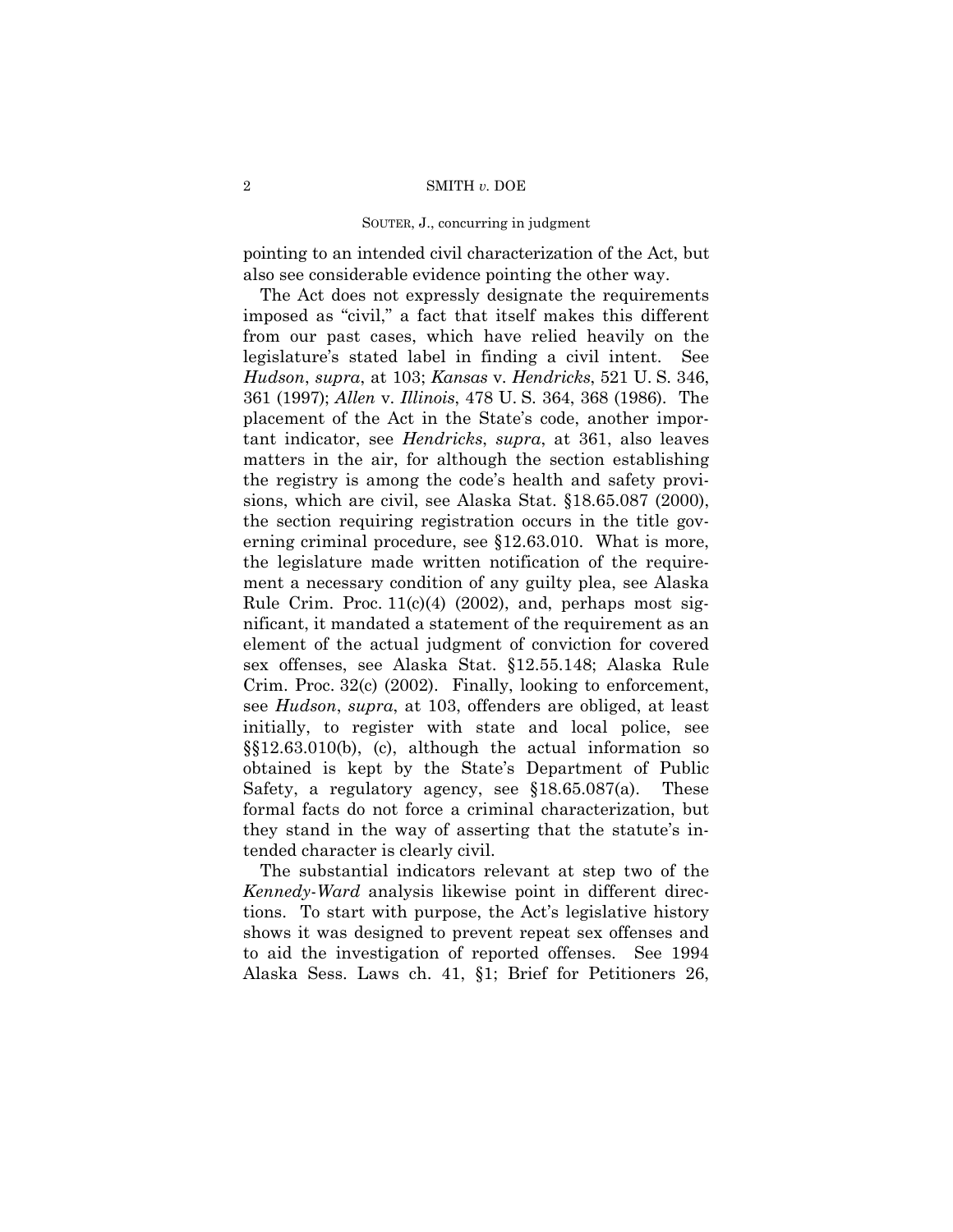n. 13. Ensuring public safety is, of course, a fundamental regulatory goal, see, *e.g.*, *United States* v. *Salerno*, 481 U. S. 739, 747 (1987), and this objective should be given serious weight in the analyses. But, at the same time, it would be naïve to look no further, given pervasive attitudes toward sex offenders, see *infra*, at 4, n. See *Weaver* v. *Graham*, 450 U. S. 24, 29 (1981) *(Ex Post Facto* Clause was meant to prevent "arbitrary and potentially vindictive legislation"). The fact that the Act uses past crime as the touchstone, probably sweeping in a significant number of people who pose no real threat to the community, serves to feed suspicion that something more than regulation of safety is going on; when a legislature uses prior convictions to impose burdens that outpace the lawís stated civil aims, there is room for serious argument that the ulterior purpose is to revisit past crimes, not prevent future ones. See *Kennedy*, *supra*, at 169.

That argument can claim support, too, from the severity of the burdens imposed. Widespread dissemination of offendersí names, photographs, addresses, and criminal history serves not only to inform the public but also to humiliate and ostracize the convicts. It thus bears some resemblance to shaming punishments that were used earlier in our history to disable offenders from living normally in the community. See, *e.g.*, Massaro, Shame, Culture, and American Criminal Law, 89 Mich. L. Rev. 1880, 1913 (1991). While the Court accepts the State's explanation that the Act simply makes public information available in a new way, *ante*, at 11, the scheme does much more. Its point, after all, is to send a message that probably would not otherwise be heard, by selecting some conviction information out of its corpus of penal records and broadcasting it with a warning. Selection makes a statement, one that affects common reputation and sometimes